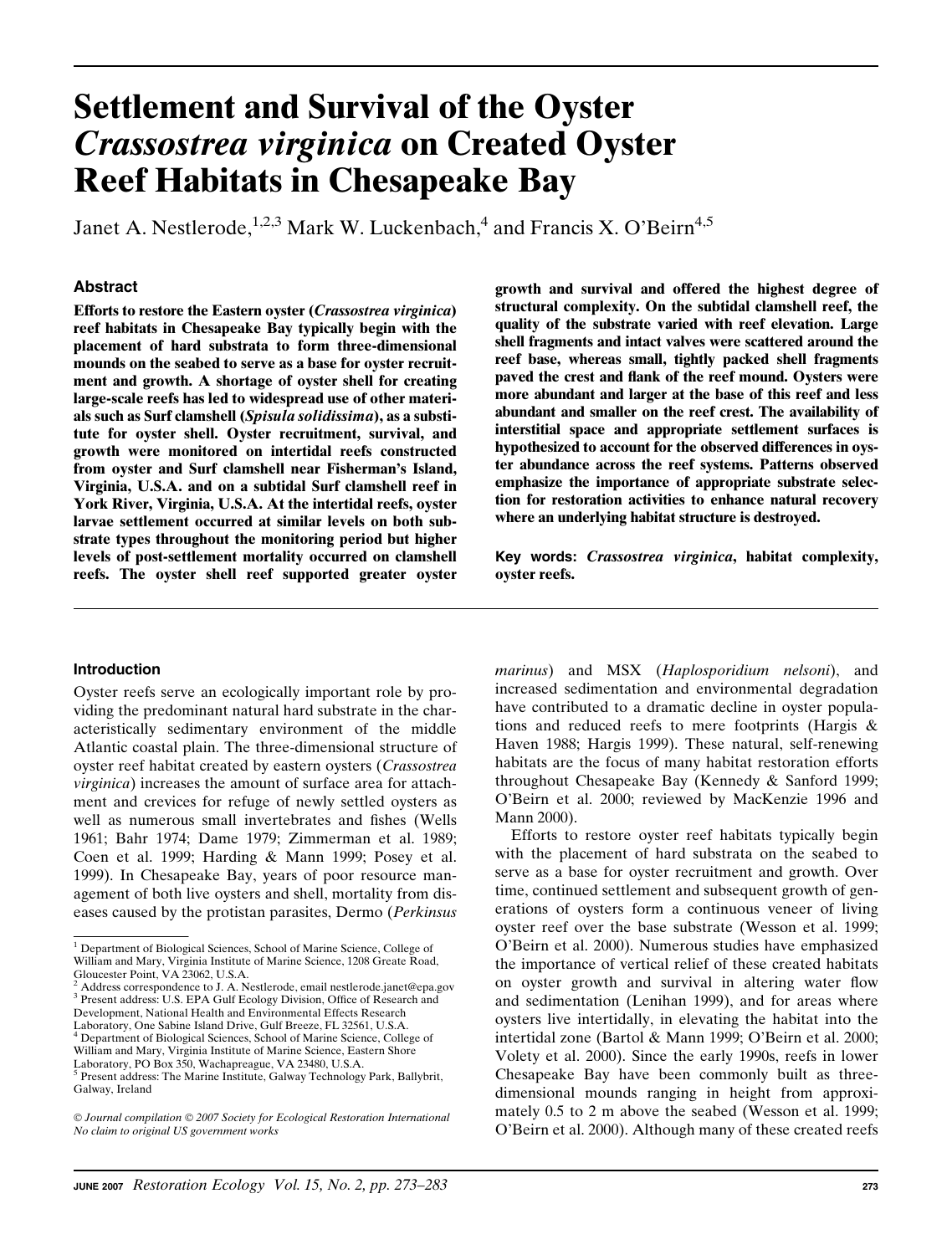in lower Chesapeake Bay are in the intertidal zone, some are located in deep regions or have settled or eroded and are entirely subtidal. Whether intertidal or subtidal, the structure of these constructed hummocks is intended to offer adequate surface and interstitial heterogeneity for oyster growth and survival and for recruitment and aggregation by other epifaunal species.

The most desirable material used in oyster reef construction is empty C. virginica shell secured from local shucking operations or from dredging historic deposits of oyster shell (fossil) reefs. When piled into mounds, oyster shells form an interstitial matrix of voids between the shell pieces. These spaces and the shell surfaces around them provide settlement habitat, refugia from predation, and moderation of physical stress for oysters and associated colonizing fauna (Gutiérrez et al. 2003). Although prior research has shown that oyster larvae prefer to settle on living or recently living shells of conspecifics (Crisp 1967; Veitch & Hidu 1971), shortages of oyster shell have prompted examinations of suitable alternative substrates for reef construction (Mann et al. 1990; Pickering 1996; O'Beirn et al. 2000; Soniat et al. 1991; Soniat & Burton 2005).

One material commonly used as an alternative to oyster shell is Surf clamshell (Spisula solidissima) (Wesson et al. 1999). A disadvantage of this material is that during commercial shucking operations and large-scale reef construction, S. solidissima shells fracture (either through deliberate crushing to compact the material for landfills or road construction, or unintentionally through repeated handling) into small pieces. During reef construction, these pieces pack tightly together and thus provide limited surface area and limited interstitial space for occupation by oysters and colonizing reef fauna. Overall, interstitial volume afforded by fractured S. solidissima shell is significantly less than that provided by oyster shell (O'Beirn et al. 2000). To date, only O'Beirn et al. (2000) have examined the efficacy of the S. solidissima shell substrate in large-scale intertidal reef restoration efforts, but similar details have not been quantified for clamshell reefs in subtidal habitats.

The objective of this project was to examine and contrast the oyster recruitment, growth, and survival at different reef elevations on a subtidal S. solidissima shell reef at Goodwin Island in lower York River, and intertidal reefs constructed of C. virginica shell and S. solidissima shell near the mouth of Chesapeake Bay at Fisherman's Island. The results have relevance for the selection and placement of materials and of design strategies for future oyster reef restoration activities.

# Study Site and Methods

# Site Description

The study area included two created oyster reef sites protected from any commercial harvesting in lower Chesapeake Bay. One site was situated at the mouth of the York River approximately 1 km north of Goodwin Island (a Chesapeake Bay National Estuarine Research Reserve in Virginia site). An oyster reef base was constructed in spring 1995 of 30,000 bushels  $(1,057 \text{ m}^3)$  fractured Surf clam (Spisula solidissima) shell on a subtidal sandflat (Meisner 1995). The reef measured approximately 1,350  $m<sup>2</sup>$  and extended approximately 1.5 m above the seabed. At low tide, the water over the subtidal reef crest was 1.5 m deep.

The other oyster reef site was located at the Fisherman's Island National Wildlife Refuge near the mouth of Chesapeake Bay at Virginia's eastern shore. During summer 1996, 11 subtidal and intertidal oyster reef habitats were constructed of three substrate materials: Crassostrea virginica shell (market size valves,  $\geq$  7.6 cm shell height), crushed S. solidissima shell, and, although not evaluated in this study, pelletized coal ash. The reefs ranged in size from 162 to 364 m<sup>2</sup> (O'Beirn et al. 2000). Although the Fisherman's Island and Goodwin Island reef systems were characterized by different physical (salinity, tidal range, intertidal vs. subtidal reefs, etc.) and biological (benthic and nektonic community species composition, nutrient regimes, etc.) regimes, separate examinations of these reefs offered an opportunity to evaluate the use of alternative substrates in oyster reef restoration efforts and the efficacy of S. solidissima shell reefs under distinctly different conditions.

## Oyster Sampling

Sampling of the reef to determine oyster abundance and size at Goodwin Island took place from fall 1999 through summer 2001. Using reference stakes permanently positioned at the reef margins, the surface of the reef was divided into a grid and coordinates were assigned to each cell of the grid. The reef was further subdivided into three depth strata: crest (1.5 m above the seabed), flank (0.8 m above the seabed), and base (0.2 m above the seabed) (Fig. 1A). Within each depth stratum, the coordinates on the reef surface were selected randomly without replacement for each sample (once a cell was sampled, the coordinate of the area was recorded so that sampled areas were excluded from selection at a later date). Within the cell, divers placed a square plastic frame  $(0.25 \times 0.25 \text{ m})$ on the reef surface and all substrate material within the frame was removed by hand to a depth of 10 cm (below this depth, shell and associated sediments were black and indicative of anoxic conditions) and placed in a cloth bag. Samples were transported to the laboratory in ice chests and stored in flow-through seawater tanks until processing. Samples were elutriated within 48 hours of collection over a 500-*l*m mesh screen. Six replicate quadrat samples per sampling period were collected from each elevation stratum. All live adult (oysters >30 mm shell height, measured from the hinge to the ventral shell margin), juvenile  $(\leq 30$  mm shell height), and recently dead (with empty, paired, articulated valves with no evidence of interior fouling) oysters were counted and measured.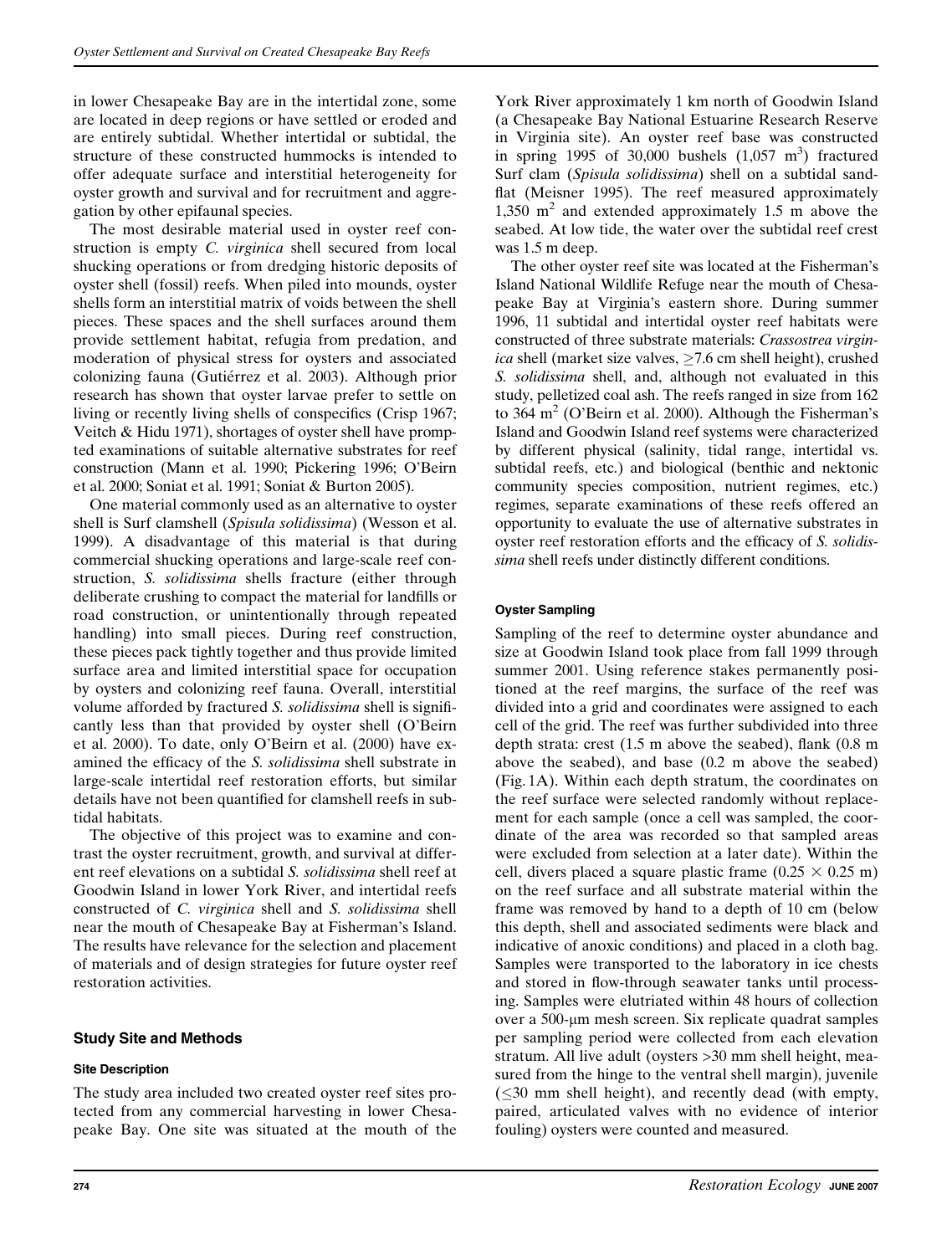#### A SUBTIDAL REEF (Goodwin Island)



**B** INTERTIDAL REEF (Fisherman's Island)



Figure 1. Sizes and shapes of constructed oyster reefs used in this study. Scale bars are approximate. Reefs are exaggerated vertically for this figure. (A) The subtidal reef at Goodwin Island was constructed of Surf clamshell. Samples were collected from the reef crest, flank, and base. (B) The intertidal reefs at Fisherman's Island (bottom) were constructed of either Surf clam or oyster shell. Regions of the reefs sampled on the intertidal reefs were based on tidal elevation rather than reef morphology. The crests and flanks of different reefs were exposed to different tidal inundation regimes over the course of the study because of settling and erosion of the reefs over time.

Similar methods were used at Fisherman's Island for assessing oyster stocks on the created intertidal reefs (described in detail in O'Beirn et al. 2000). Briefly, in May 1997, 1998, and 1999, three  $0.25 \times 0.25$ –m quadrats were collected from each of three tidal elevations on two replicate reefs of each substrate type. The elevations were subtidal (0.25 m below mean low water), low intertidal (at mean low water), and high intertidal (0.25 m above mean low water). The crests and flanks of different reefs were exposed to different tidal inundation regimes because of settling and erosion of the reefs over time (in particular, one of the oyster shell reefs) (Fig. 1B). Because the tidal elevation of the reef crests ranged from high to low intertidal, the higher tidal elevations from all reefs were not sampled during the entire study. Therefore, to compare oyster density by reef substrate type, analysis was restricted to the samples collected from the subtidal (reef base) and low intertidal (reef crest or flank, depending on the reef) reef elevations. All live and recently dead (with paired, articulated valves with no interior fouling) oysters were enumerated and measured to the nearest 0.1 mm.

Visual comparisons of the size of Surf clamshell (S. solidissima) fragments that made up the Goodwin Islands reef at different elevations were striking and led to a characterization of the reef substrate in July 2000. A subsample of at least 50 shell fragments was randomly selected from each  $0.25$  m<sup>2</sup> reef quadrate sample and the largest dimension of each fragment was measured to the nearest millimeter to characterize the size of the substrate material at each reef elevation. This analysis was not repeated on the Fisherman's Island reefs.

Dead oysters collected from Goodwin Islands were examined for evidence of predation by crabs in 2000 and 2001. Predation by crabs on oysters was distinguished from other sources of mortality by the presence of chipped or cracked valve margins, puncture holes within the umbo region, crushing of the umbo region, and complete crushing of the valves. This analysis was not repeated on the Fisherman's Island reefs.

#### Statistical Analysis

Differences in oyster densities among reef elevations (base, flank, and crest) and among sampling times (November 1999, July 2000, June 2001) at the Goodwin Island reef were assessed by two-way full-factor fixed effects model analysis of variance (ANOVA). Separate ANOVAs were conducted for small  $(\leq 30 \text{ cm}$  shell height) and large (>30 cm shell height) live oysters and for identical categories of dead oysters to independently examine the effects of elevation and date on juvenile (small) and mature (large) oyster survival. Cochran's test was used to test for homoscedasticity of variances. Square root transformation of the data was not sufficient to meet the assumptions of the ANOVA, so density values were log transformed  $[\ln(x + 1)]$  to conform with homogeneity and normality assumptions when necessary. Student– Newman–Keuls (SNK) a posteriori tests were used to explore differences among means when significant factor effects were detected (Underwood 1997).

Differences in live oyster densities among reef elevations, substrate types, and sampling times at the Fisherman's Island reefs were assessed with separate three-way ANOVA models with year, reef type, and elevation as factors. Heteroscedastic variances were corrected with a  $ln(x + 1)$  transformation.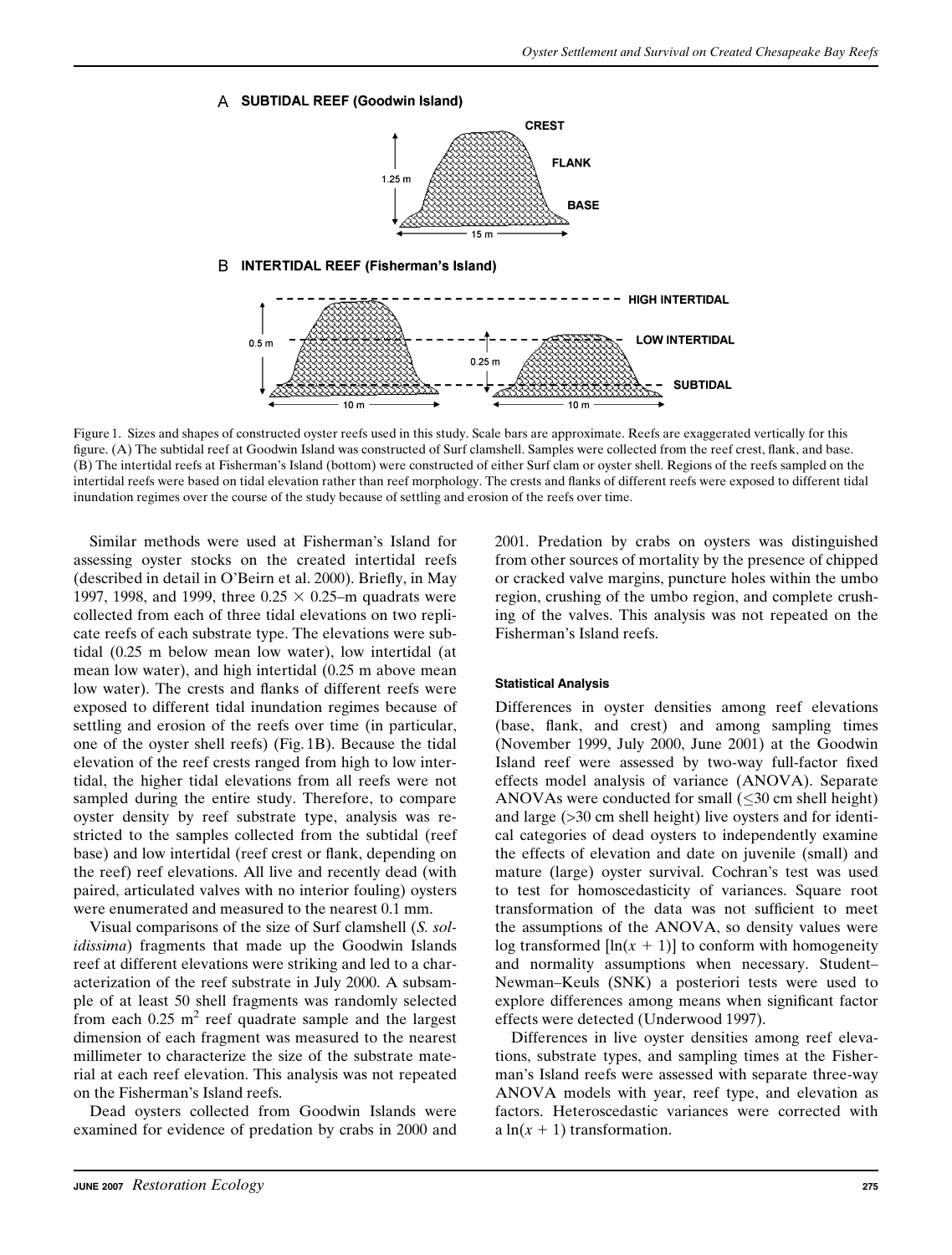Oyster populations on the reefs at Fisherman's Island were not compared statistically with that of the Goodwin Island reef because of the confounding effects of temporal difference in reef construction and considerable dissimilarities in reef surface area and tidal and salinity regime exposure.

## **Results**

#### Goodwin Island

Oyster densities on the Goodwin Island reef showed a clear pattern relative to reef elevation at all sampling times with the base of the reef having greater oyster densities than reef crest (Figs. 2 & 3). Elevation on the reef, but not date, influenced densities of both live and dead mature oysters (>30 mm) (Table 1). These oysters were significantly more abundant at the reef base compared with the flank and crest (Fig. 2). The size of clamshell fragments making up the reef substrate reflected the distribution of larger oysters and varied among elevation strata (ANOVA,  $p < 0.001$ ). SNK a posteriori tests ( $\alpha = 0.05$ ) revealed that fragments of clamshell were significantly larger at reef base compared with flank and crest. Shell fragments from the flank and crest did not differ significantly.

Densities of live juvenile oysters ( $\leq$ 30 mm) were significantly affected by reef elevation, date, and their interaction ( $p = 0.007$ ) (Fig. 3). SNK tests performed to decouple the cause of the elevation  $\times$  date interaction revealed: (1) during the 1999 and 2000 sampling events, densities of



Figure 2. Mean density of large (>30 mm shell height) live and dead (nonfouled, articulated oyster shells only) oysters at the crest (1.5 m above the seabed), flank (0.8 m above the seabed), and base (0.2 m above the seabed) of the Goodwin Island created oyster reef, York River, Virginia in 1999, 2000, and 2001. Bars represent mean abundance per square meter  $+ 1$  SE ( $n = 6$ ). Separate ANOVA and SNK a posteriori tests were used to compare densities of live and dead oysters. Because there was no significant effect of sampling date, data shown are pooled from all sampling events. Letters above bars represent results of SNK a posteriori comparisons: dead: a > b, live:  $A > B > C$ ,  $\alpha = 0.05$ .



Figure 3. Mean density of small  $(\leq 30 \text{ mm}$  shell height) live and dead oysters (Crassostrea virginica) at the crest (1.5 m above the seabed), flank (0.8 m above the seabed), and base (0.2 m above the seabed) of the Goodwin Island created oyster reef, York River, Virginia, November 1999, July 2000, and June 2001. Bars represent mean abundance per square meter + 1 SE  $(n = 6)$ .

small live oysters were greater at the flank and base than densities at the crest; (2) during the 2001 sampling period, no statistically significant difference in juvenile oyster density according to reef elevation was detected, although as in 1999 and 2000, densities tended to be lowest at the crest; and (3) recruitment of juvenile oysters was lowest in 2000 across all elevations. Densities were greatest in 1999 and intermediate in 2001 at both the reef flank and the base, but no significant differences were detected in densities in these years at the reef crest. Densities of dead juvenile oysters ( $\leq$ 30 mm) were significantly affected by reef elevation and date (Fig. 3). These oysters were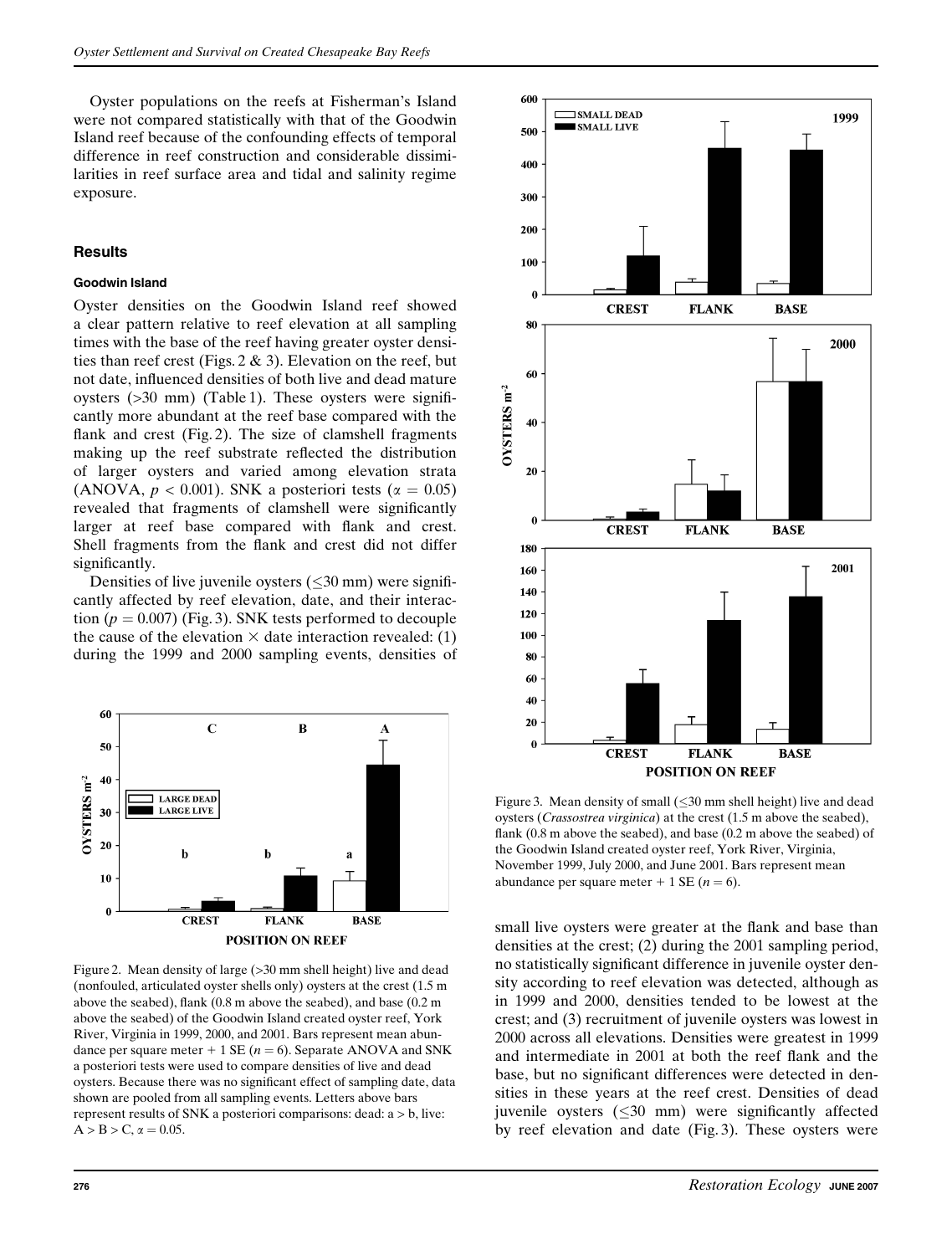|                                       | Source                                  | Degrees of Freedom   | Mean Square    | F     | $\boldsymbol{p}$ | <b>Multiple Comparisons</b> |
|---------------------------------------|-----------------------------------------|----------------------|----------------|-------|------------------|-----------------------------|
| Small dead<br>oysters $(\leq 30$ mm)  | Position on reef                        | $\overline{c}$       | 19.400         | 15.19 | < 0.001          | $C < F = B$                 |
|                                       | Date                                    | 2                    | 8.960          | 7.02  | 0.002            | $99 < 00 = 01$              |
|                                       | Position on reef $\times$ date          | $\overline{4}$       | 3.180          | 2.49  | 0.056            |                             |
|                                       | Error                                   | 45                   | 1.280          |       |                  |                             |
| Large dead<br>oysters $(>30$ mm)      | Position on reef                        | $\overline{c}$       | 13.203         | 17.54 | < 0.001          | $C = F < B$                 |
|                                       | Date                                    | 2                    | 0.972          | 1.29  | 0.285            |                             |
|                                       | Position on reef $\times$ date          | 4                    | 0.527          | 0.70  | 0.596            |                             |
|                                       | Error                                   | 45                   | 0.753          |       |                  |                             |
| Small live<br>oysters ( $\leq 30$ mm) | Position on reef                        | 2                    | 17.790         | 30.42 | < 0.001          |                             |
|                                       | Date                                    | 2                    | 39.423         | 67.42 | < 0.001          |                             |
|                                       | Position on reef $\times$ date<br>Error | $\overline{4}$<br>45 | 2.354<br>0.585 | 4.03  | 0.007            | See text                    |
| Large live<br>oysters $(>30$ mm)      | Position on reef                        | 2                    | 31.020         | 26.97 | < 0.001          | C < F < B                   |
|                                       | Date                                    | 2                    | 1.620          | 1.41  | 0.256            |                             |
|                                       | Position on reef $\times$ date          | $\overline{4}$       | 0.930          | 0.81  | 0.527            |                             |
|                                       | Error                                   | 45                   | 1.150          |       |                  |                             |

**Table 1.** Summary of two-way ANOVA results testing whether oyster densities ( $\ln(x + 1)$  transformed) at the Goodwin Islands constructed oyster reef varied as a function of position on reef and date.

Multiple comparisons of the means were analyzed using SNK tests. Treatments are listed in ascending order of means, and treatments not connected by a common underline differed at  $p = 0.05$ . Values in bold indicate significant effect (or interaction) at  $p < 0.05$ . B, base; C, crest; F, flank.

significantly more abundant at the reef base than at the flank and crest (Table 1).

Size frequency distributions reveal that for each of the 3 years (Fig. 4), juvenile oysters ( $\leq$ 30 mm) numerically dominated all samples. Reef crest oysters had a unimodal population distribution each year. Flank and base reef strata exhibited bimodal size distributions in 2001. Juvenile oysters dominated all three strata throughout the sampling period, with mature oysters (>30 mm) rare. A



Figure 4. Proportion of dead oysters with evidence of predation by crabs out of total number of dead oysters sampled in 2000 and 2001 from each position on the reef at Goodwin Island. Numbers in parentheses above bars correspond to total number of individuals observed.

greater proportion of mature oysters were collected from the reef base than from the reef flank, although the difference was small. Dead oysters (with articulated shells) were present at each elevation each year and, although fewer in number, tended to reflect the distribution of live oysters at each elevation.

Dead oysters exhibiting evidence of predation by crabs were collected from each reef elevation but were proportionally more abundant at reef crest and flank compared with the reef base (Fig. 4).

## Fisherman's Island

The mean density  $(ln(x + 1)$  transformed) of oysters at Fisherman's Island varied significantly according to tidal reef elevation, substrate type, and date (Table 2). There was also a significant tidal reef elevation  $\times$  substrate type  $\times$ date interaction. This interaction was attributed to oyster density patterns observed on the clamshell reef in 1997 (Fig. 5). Subtidal oyster densities on the clamshell substrate reef were greater than those densities at low intertidal reef elevations in 1997. During all other sampling events on both reef types, oyster densities exhibited the reverse pattern with greater oyster densities at the low intertidal reef elevation compared with those located subtidally (Fig. 5). Densities of oysters increased over time at the subtidal elevation of the oyster shell reefs and at the low intertidal reef elevation of the clamshell reefs (Figs.  $5 \& 6$ ). This pattern was not evident at the low intertidal reef elevation on the oyster shell reef where the density of oysters was lowest in 1998. Oyster densities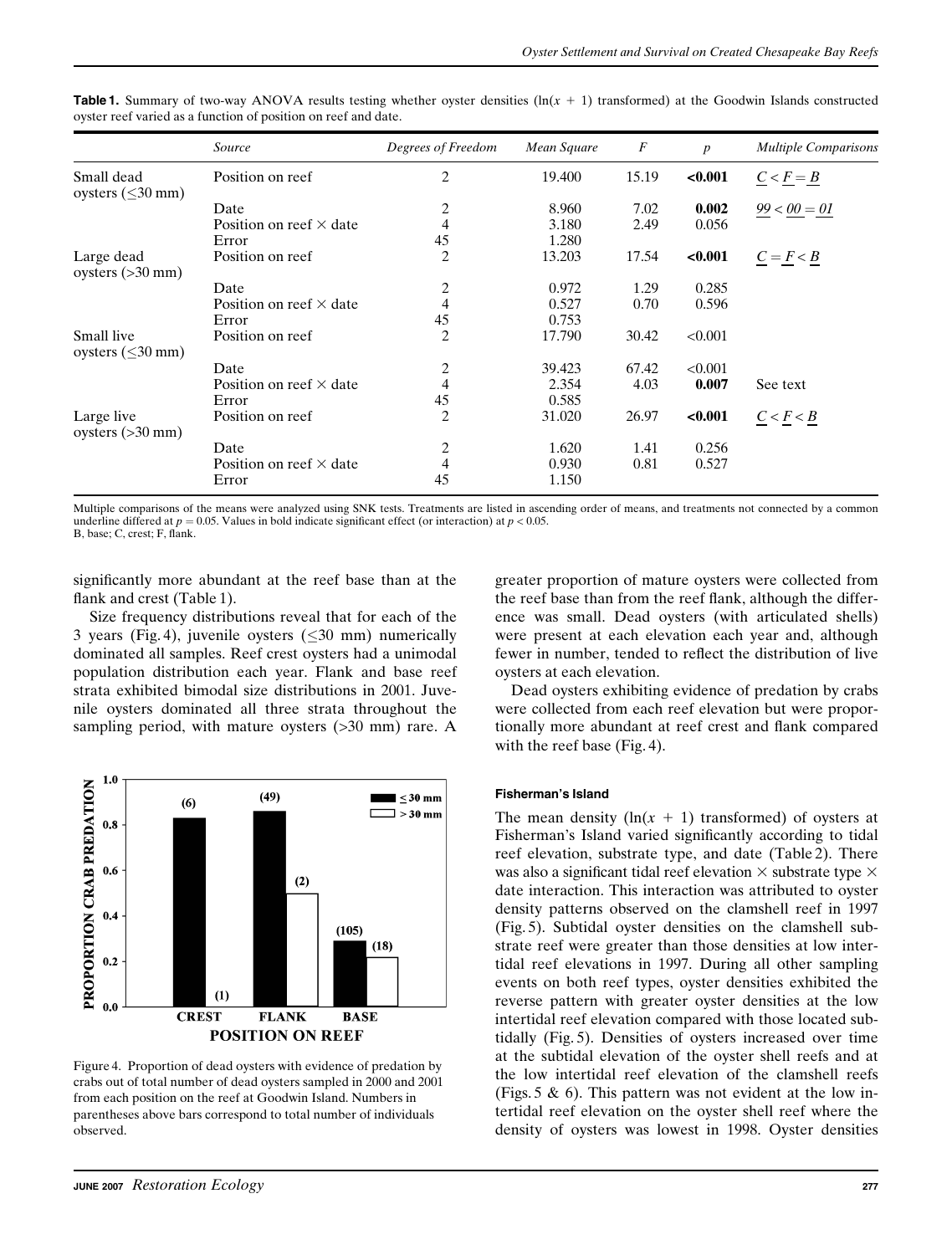| Source                                          | Degrees of Freedom | Mean Square |        |         |
|-------------------------------------------------|--------------------|-------------|--------|---------|
| Elevation                                       |                    | 17.381      | 8.97   | 0.004   |
| Substrate type                                  |                    | 318.188     | 164.29 | < 0.001 |
| Elevation $\times$ substrate type               |                    | 1.290       | 0.67   | 0.418   |
| Date                                            |                    | 20.356      | 10.51  | < 0.001 |
| Elevation $\times$ date                         |                    | 5.139       | 2.63   | 0.079   |
| Substrate type $\times$ date                    |                    | 1.291       | 0.67   | 0.517   |
| Elevation $\times$ substrate type $\times$ date |                    | 11.447      | 5.91   | 0.005   |
| Error                                           | 60                 | 1.937       |        |         |

Table 2. Summary of two-way ANOVA of live oyster densities  $(\ln(x + 1)$  transformed) from the reefs at Fisherman's Island, Virginia.

Values in bold indicate significant effect (or interaction) at  $p < 0.05$ .

remained low throughout the study at the clamshell reefs' subtidal elevation (Fig. 5). None of the first order interaction effects were significant (all  $p \ge 0.079$ ) (Table 2).

Oysters were consistently more abundant on the oyster shell than on the clamshell reef habitat. Overall abundance patterns on clamshell were similar to that found on the clamshell reef at Goodwin Island with a population dominated by small oysters and few oysters surviving to larger sizes (>30 mm) (Fig. 6). By May 1997, nearly 1 year after reef construction, oysters were notably more abundant on the oyster shell reef compared with the clamshell reef. By May 1998 and through 1999, the size distribution of oysters on the oyster shell reef was bimodal with relatively large numbers of larger live oysters, whereas a weaker bimodal size distribution of small live oysters, likely masked by low recruitment, was found on clamshell (Fig. 6). Recently, dead oysters with articulated shells were present on both reef types all years and tended to reflect the distribution of live oysters. There appeared to be increased survival on the oyster shell habitats because the ratio of live oyster to recently dead oyster abundance was greater on the oyster shell reefs than on the clamshell reefs each year.

## **Discussion**

## Observed Patterns in Oyster Densities

This study compared the development of oyster populations on different cultch materials in intertidal and subtidal settings. The ultimate formation of a living veneer of oysters over the core base material is partly dependent on the success of the substrate material to support survival and growth of the initial cohort of oysters that recruit to the constructed reef.

The bases at the subtidal Goodwin Island and intertidal Fisherman's Island reefs developed quite different oyster populations on similar substrate materials under different physical regimes and recruitment levels. Although the York River has been characterized by low recruitment in recent years (Morales-Alamo & Mann 1996, 1997, 1998; Southworth et al. 1999, 2000, 2001), juvenile oysters recruited to the Goodwin Island reef each year. Spawning

of Crassostrea virginica is initiated by temperature  $(20-25\degree C)$  (Galtsoff 1964) or salinity cues (>10 practical salinity unit [psu]) (Abbe 1986) and typically occurs between June and October in lower Chesapeake Bay (Andrews 1951). Although low oyster recruitment has been prevalent in Virginia since 1991 (Southworth et al. 2000), the relatively high number of recruits observed in 1999 at the Goodwin Island reef compared with subsequent years likely resulted from temporal differences in sampling events. In 1999, the reef was sampled in November, after the conclusion of the settlement period, so the population reported here included young oysters recruited to the reef during the summer of 1999. During the other 2 years, the reef was sampled in the summer at the beginning of reproductive activity and data reflect the oysters that survived through the previous winter as well as some of the early recruits of that year. A recruitment event of the magnitude observed in November 1999 was not observed again in 2000 or 2001, nor was it reflected in the number of small oysters observed in subsequent years.

Oyster densities on both substrate types steadily increased over time at Fisherman's Island but the population on the oyster shell far exceeded that on the clamshell mound. By 1999, the single oyster shells that made up the base of the reef were encrusted by a continuous veneer of live oysters. This veneer never formed on the clamshell mounds.

## Possible Processes Driving the Patterns Observed

Low recruitment on areas comprising small substrate components (the clamshell reefs at Fisherman's Island and the crest and flank of the Goodwin Islands reef) compared with reef areas of larger reef material fragments (Fisherman's Island's oyster shell reefs and the base of the Goodwin Island reef) may be attributed to differential substrate selection by oysters at the larval stage and post-settlement loss. The former, as evidenced by reduced initial settlement, could be a result of physical processes such as turbulence and flow. If settlement and metamorphosis success were unequal across substrate types, surviving oysters could be expected to be more abundant on reefs with favorable larval habitats, such as demonstrated by the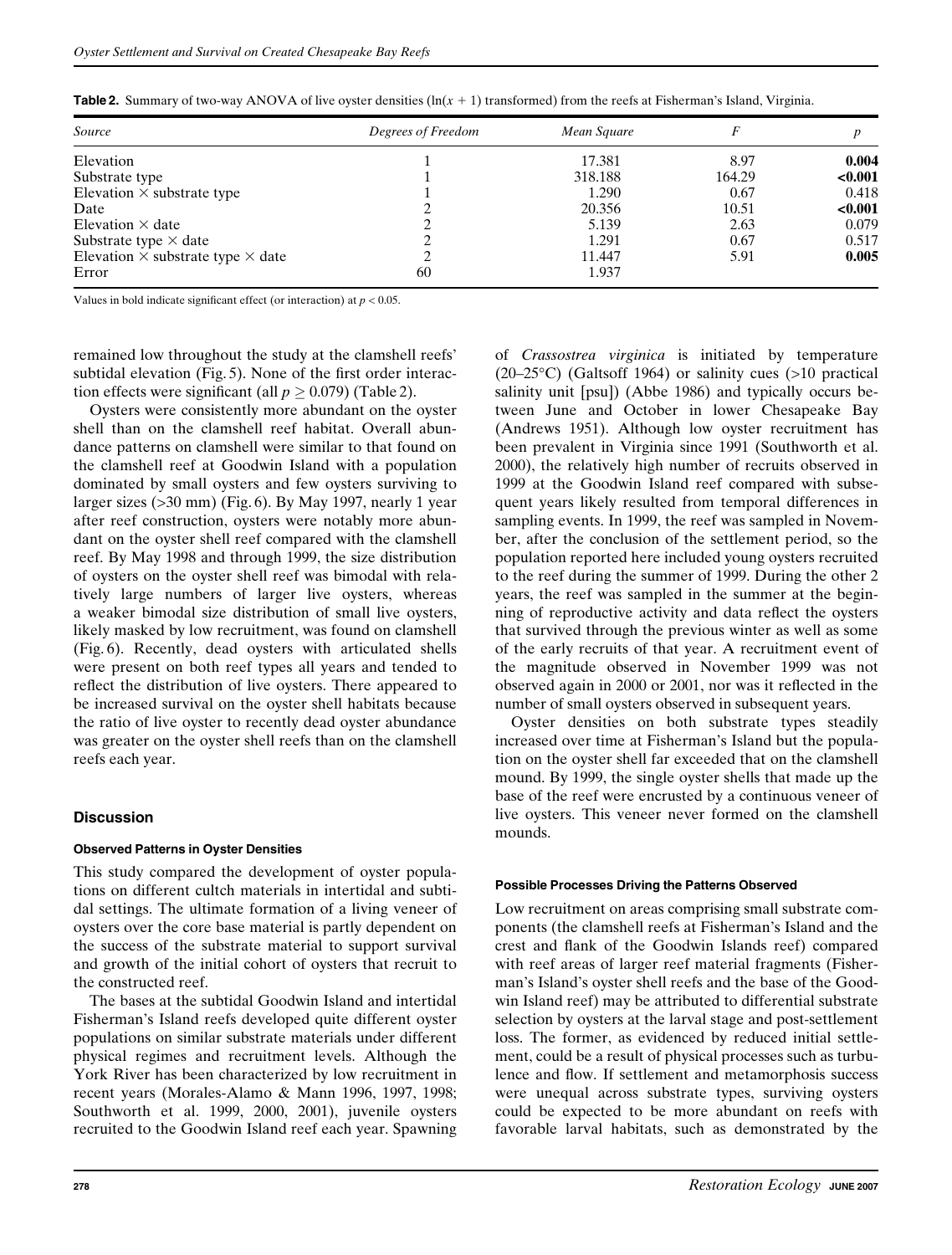

Figure 5. Mean density of live oysters at subtidal and low intertidal (mean low water) elevations on constructed oyster shell and clamshell intertidal reefs at Fisherman's Island, Virginia over 3 years. Bars represent means  $+ 1$  SE ( $n = 6$ ). Numbers in parentheses in the top panel represent mean oyster abundance on clamshell substrate.

patterns observed on the oyster shell of Fisherman's Island or larger clamshell fragments at Goodwin Island. Conversely, if oyster larval settlement and metamorphosis success were equal across all reefs, the patterns observed could be a result of differing post-settlement mortality pressure on different reef types. If this post-settlement mortality was the result of predation, then different reef substrates may foster predator communities imposing different pressures on newly settled oysters. The matrix of

the oyster shell reef substrate, having larger interstitial spaces compared with clamshell (O'Beirn et al. 2000), could be more accessible to fish and decapod predators. Although these larger predators may not prey directly upon the small, new recruits, they may feed upon smaller, intermediate predators of oysters, making the reef matrix a predation refuge for young oysters (McDermott & Flower 1952; Grabowski 2004). Smaller interstitial spaces, such as those of the clamshell substrate, may be limiting to larger predators but accessible to small decapods (such as juvenile panopeid and portunid crabs) and flatworms. This reef type may serve as a structural refuge for these individuals, permitting grazing on newly settled oysters. The resulting oyster population would reflect these trophic interactions with few oysters persisting on clamshell substrates. No direct predation comparisons were made between clamshell and oyster shell reefs at Fisherman's Island during this study, hence, further examinations of interactions of newly settled oysters and their predators on different substrate materials are needed to elucidate the potential importance of habitat selection and predation processes in structuring these communities.

The geometry of the reef substrate cultch material and the extent of predation refuge it affords can also explain the differential survival of oysters and the observed oyster abundance patterns on different substrate materials. Decapod predators, including the Blue crab (Callinectes sapidus) and Panopeid mud crabs (i.e., *Panopeus herbstii*, Dyspanopeus herbstii, Eurypanopeus depressus), are major predators of bivalve mollusks and can cause high levels of mortality in juvenile oyster populations (McDermott 1960, Krantz & Chamberlin 1978; Seed 1980; Bisker & Castagna 1987; Eggleston 1990; reviewed by White & Wilson 1996; Grabowski & Powers 2004). Fragile shells of young oysters (<15 mm shell height) are susceptible to crushing by these predators. Crabs generally chip the margins of the valve of larger oysters with their chelae to gain access to the tissue inside. The vulnerability of a given oyster to decapod predation is a function of oyster shell height and thickness, oyster growth geometry, and the site of attachment on cultch material (Eggleston 1990). An oyster attached to the cupped depression on the nacreous surface of the cultch shell is less likely to be successfully preyed upon by crabs because the depression limits the crab's ability to reach the oyster with chelae and protects the oyster from crushing (Eggleston 1990). In laboratory experiments, larger oysters (>30 mm shell height) were less likely to be successfully preyed upon by the Blue crab, C. sapidus due to increased shell thickness compared with smaller oysters (Eggleston 1990).

Structurally complex habitats typically support dense, diverse faunal assemblages and can influence predator– prey dynamics (Menge & Sutherland 1976; Orth et al. 1984). Experimental studies have demonstrated that habitat complexity reduces predator foraging efficiency by reducing the predator–prey encounter rate (Bartholomew et al. 2000; Grabowski 2004). In addition to influencing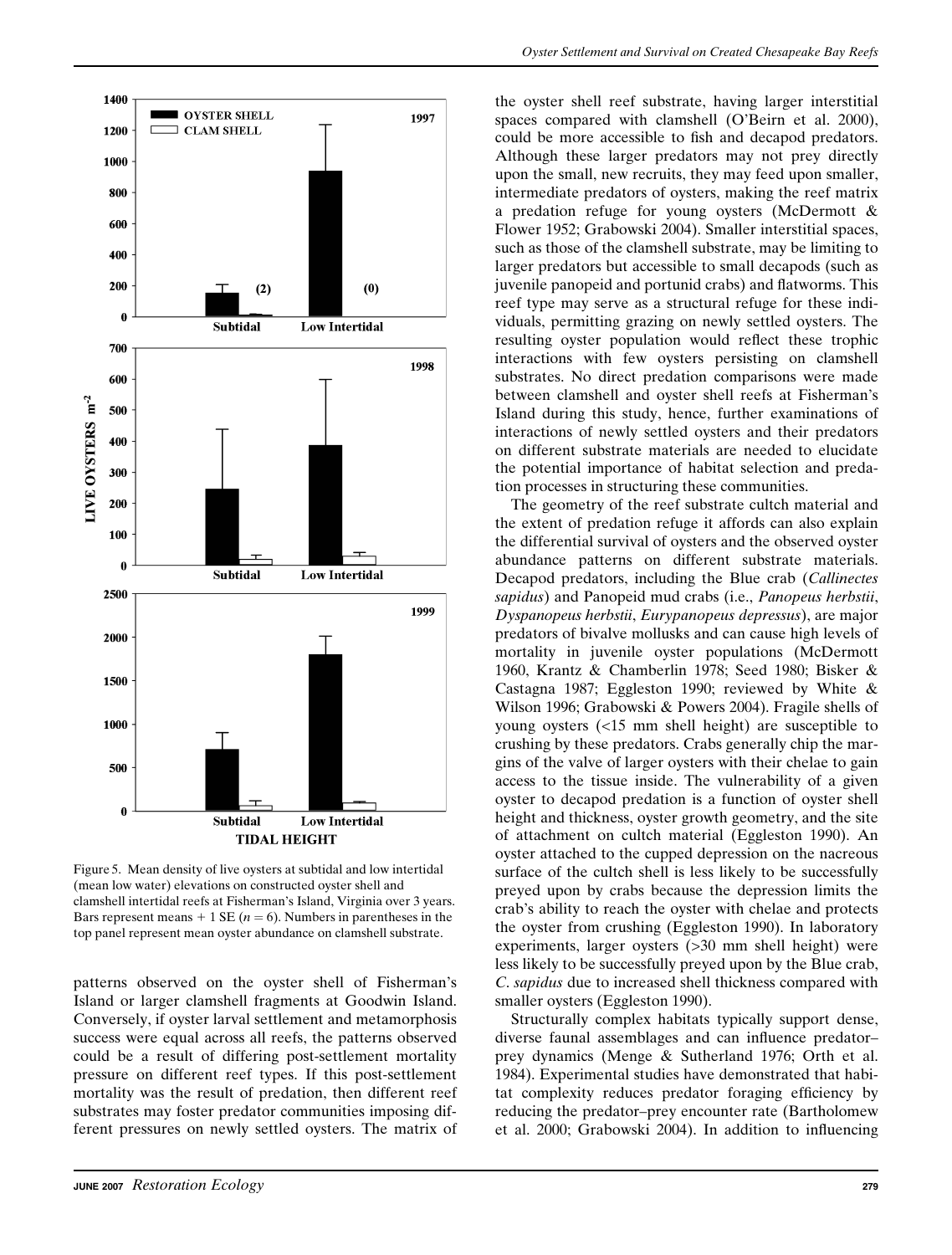

Figure 6. Size frequency distributions for live and dead (nonfouled, empty articulated oyster shells) oysters collected from oyster shell and clamshell reef mounds at Fisherman's Island, Virginia in May 1997, 1998, and 1999. Bars represent mean oyster densities for each size class and are for all animal combined from three replicate quadrat samples  $(0.0625 \text{ m}^2)$  collected from each of two clamshell reefs and one oyster shell reef at three tidal heights (0.25 m below mean low water, at mean low water, and 0.25 m above mean low water) and one oyster reef at two tidal heights (0.25 m below mean low water and at mean low water).

trophic dynamics, structurally complex habitats may also enhance food deposition and larval settlement by baffling water movements (Commito & Rusignuolo 2000). Bartol et al. (1999) underscore the importance of interstitial space within the fabric of intertidal reefs to promote oyster survival during periods of severe temperature extremes. Given these factors, the material used to construct oyster reef bases in restoration efforts should afford appropriate architectural complexity.

The small-scale structure of reefs appears to be important in enhancing the value of the habitat for oyster settlement. Substrate material with ample convolutions and interior surfaces for settlement out of direct reach of decapod predators gives young oysters a survival advantage not afforded to those that settle on less suitable substrates. Areas on the reef where the substrate consists of small, tightly packed shell fragments, where the substrate does not offer adequate shelter from predation, can leave young oysters vulnerable to crab predation. For example, the distribution of oysters with evidence of crab predation reflected the size distribution of clamshell fragments on the reef mound of the Goodwin Island reef. Proportionately fewer dead oysters (regardless of size) displaying typical evidence of crab predation (Eggleston 1990) were collected from the base of the reef where the substrate afforded adequate refuge for young oysters from predators. We suggest that the dead oysters collected here succumbed to other sources of mortality, such as disease (Ragone Calvo & Burreson 2000, 2001, 2002) and flatworm predation (Abbe 1986; Newell et al. 2000).

In reefs or regions of reefs comprising substrate material that did not offer adequate shelter from predation, mortality of young oysters from decapod predation likely occurred before disease infection could kill the oyster. Of the two substrate materials evaluated, oyster shell may provide more available settlement surfaces with room to grow and adequate water flow to supply food to young oysters compared with clamshell.

Physical disturbance, through the mechanical grinding of the substrate material by waves and currents, may partially explain distribution of live oysters and the physical structure of the subtidal reef at Goodwin Island. The structure of this reef is analogous to natural mature subtidal oyster reefs of the Gulf Coast exhibiting the ''grit principle'' (MacKenzie 1977; Gunter 1979). Reefs of this type form barren central ridges consisting of fine dead shell grit on the reef crest and live oysters are only found along the flanks and in deeper water. Constant motion of the crest substrate from effects of wind-generated waves and currents abrades sessile organisms and hinders oyster larvae development (Gunter 1979). Because few live oysters were collected at the reef crest, which was made up of small, unconsolidated broken shell fragments, such physical disturbance may partially explain the distribution of oysters observed on this reef, which is opposite of that described by Lenihan et al. (1996) on constructed reefs in North Carolina.

#### Restoration Implications

Because efforts to restore oyster reefs become more widespread along the Atlantic coast, we learn that there is no generic model for construction and configuration of the reefs (e.g., size, shape, vertical relief, substrate type). The results of this study further affirm the importance of substrate complexity in the development of oyster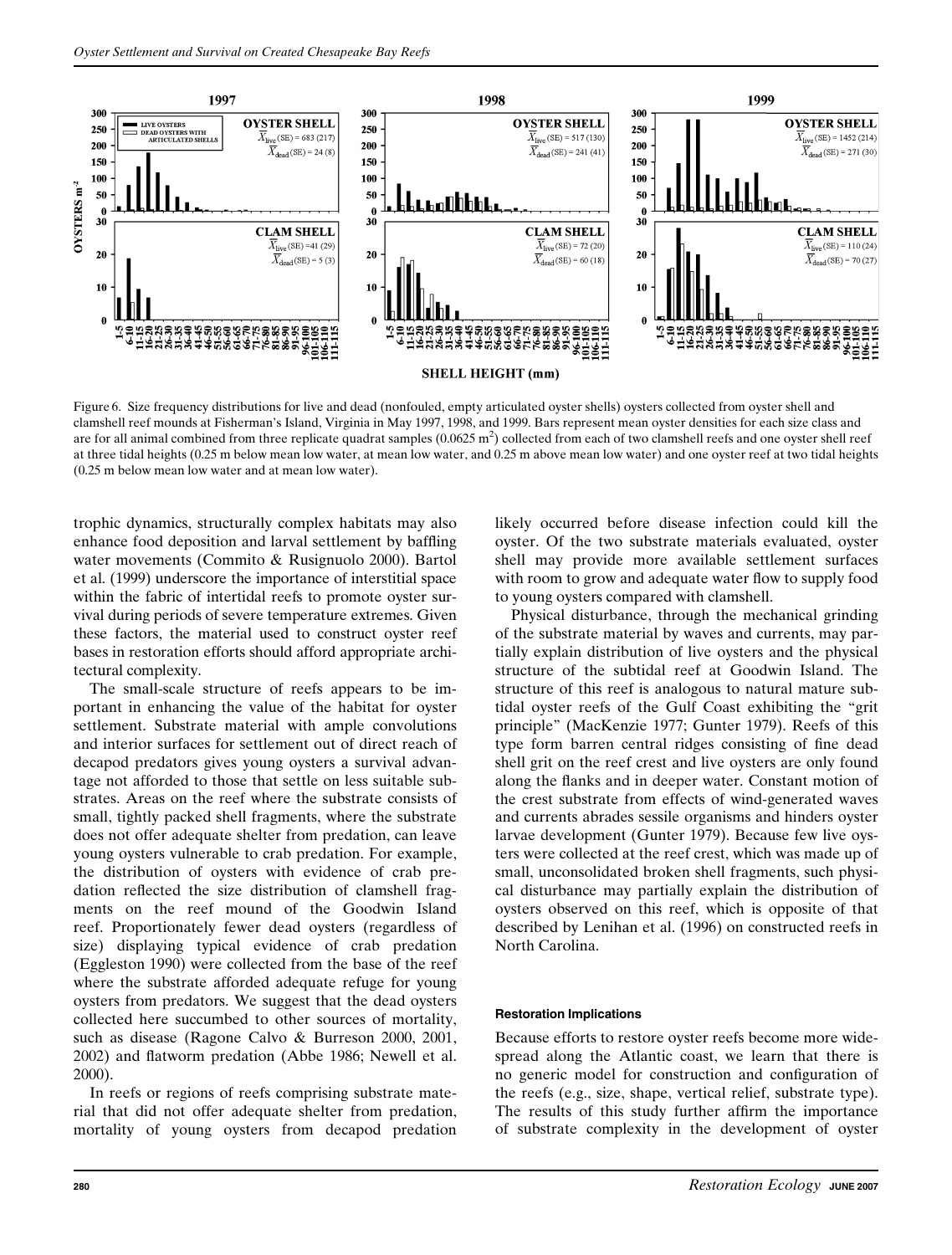populations on restored reefs reported in earlier studies (Bartol & Mann 1999; Bartol et al. 1999; O'Beirn et al. 2000), but they also highlight the importance of environment-specific interactions and point to the need for improved understanding of the mechanisms affecting the interaction between substrate characteristics and oyster recruitment and survival. Constructed reef design should account for local geophysical and biological conditions and provide shelter for oysters and associated fauna from such stressors as hypoxia, siltation, ice scour, and resident and transient predators.

Materials used as reef substrate should provide adequate small-scale structural complexity with ample refugia for newly settled oysters to avoid predation, whether subtidally or intertidally. An effect of substrate material used in the construction of oyster reef habitats was observed on the subsequent abundance of oysters on these habitats. Results from this study indicate that the interstitial space afforded by the material used to construct the reef contributes to the ability of oysters to escape predation and survive. Therefore, considerations of small-scale structural design, such as the availability of proper settlement substrate (i.e., adequate surface heterogeneity), may be more important to the success of reef restoration efforts in some settings than large-scale aspects of reef design, such as mounding vertical relief. Oyster shell and large fragments of clamshell provided sufficient habitat to support and sustain a viable oyster population. Large-scale vertical relief extending up into the intertidal may not be as important in shallow  $( $2$  m)$ , subtidal habitats with good water quality and low sedimentation as is proper settlement substrate.

Given the limited supply of oyster shell for restoration, the results of this study should be used to reassess the types of material and reef construction configurations in future oyster reef restoration efforts. Rather than building an entire mound of one substrate material, a mixture of substrates may lead to improved restoration success. Less desirable substrate materials, such as small Surf clamshell fragments (this study) or gravel (Soniat et al. 1991), could be placed as a base within the core of the mound, and then covered by a veneer of a material comprising larger elements (such as oyster shell, if available, or whole clamshell valves), which offers greater habitat complexity. Because the settlement of oyster larvae is often restricted to the outer layer of substrate material on a reef base (Bartol & Mann 1999), a practical construction approach would be to limit preferred substrate materials to the areas available for settlement. This layer could then provide the small-scale surface structural complexity to the peripheral strata of the mound, providing ample convolutions or tortuosity and surface area to afford settlement surface and refuge for young oysters from predation and physical stress. Thus, the choice of an appropriate construction configuration and substrate type for use as a reef base can dictate success or failure of the developing reef assemblage.

## Implications for Practice

- Given the limited supply of oyster shell for reef restoration activities, Surf clamshell is a practical alternative when certain design considerations are followed.
- Results of this study indicate that the small-scale structure of constructed reefs appears to be important in enhancing the value of the habitat for oyster settlement.
- The design and materials used for restoring oyster reefs influences the basic ecology of the restored system.

## Acknowledgments

Comments from and/or discussions with Stephen Jordan, Robert Diaz, Roger Mann, James Bauer, Denise Breitburg, Marty Chintala, Scott Lerberg, and two anonymous reviewers greatly improved this manuscript. Funding was provided by grants from the U.S. Environmental Protection Agency (EPA's) Aquatic Reef Habitat Program (awarded to M.W.L.) and the National Estuarine Research Reserve in Virginia Graduate Research Fellowship (awarded to J.A.N.; National Oceanic and Atmospheric Administration Award No. NA97OR0147). The authors wish to express thanks to the numerous individuals who helped in the field sampling, especially P. G. Ross, Kristen Delano, Elizabeth Hinchey, Scott Lerberg, Bob Carroll, Bob Gammisch, Wayne Reisner, and Buck Stockhausen. This manuscript has been reviewed by the U.S. EPA National Health and Environmental Effects Research Laboratory, Gulf Ecology Division, Gulf Breeze, Florida, U.S.A. and has been approved for publication. Approval does not signify that the contents necessarily reflect the views and policies of the U.S. EPA. This is contribution number 1247 of the U.S. EPA, Office of Research and Development, National Health and Environmental Effects Laboratory, Gulf Ecology Division and Virginia Institute of Marine Science contribution number 2747.

## LITERATURE CITED

- Abbe, G. R. 1986. A review of some factors that limit oyster recruitment in Chesapeake Bay. American Malacological Bulletin 3:59–70.
- Andrews, J. D. 1951. Seasonal patterns of oyster settling in the James River and Chesapeake Bay. Ecology 32:752–758.
- Bahr, L. M. 1974. Aspects of the structure and function of the intertidal oyster reef community in Georgia. Ph.D. dissertation. University of Georgia, Athens.
- Bartholomew, A., R. J. Diaz, and G. Cicchetti. 2000. New dimensionless indices of structural habitat complexity: predicted and actual effects on a predator's foraging success. Marine Ecology Progress Series 206:45–58.
- Bartol, I. K., and R. Mann. 1999. Small-scale patterns of recruitment on a constructed intertidal reef: the role of spatial refugia. Pages 159– 170 in M.W. Luckenbach, R. Mann, and J. Wesson, editors. Oyster reef habitat restoration: a synopsis and synthesis of approaches. Virginia Institute of Marine Science, Gloucester Point.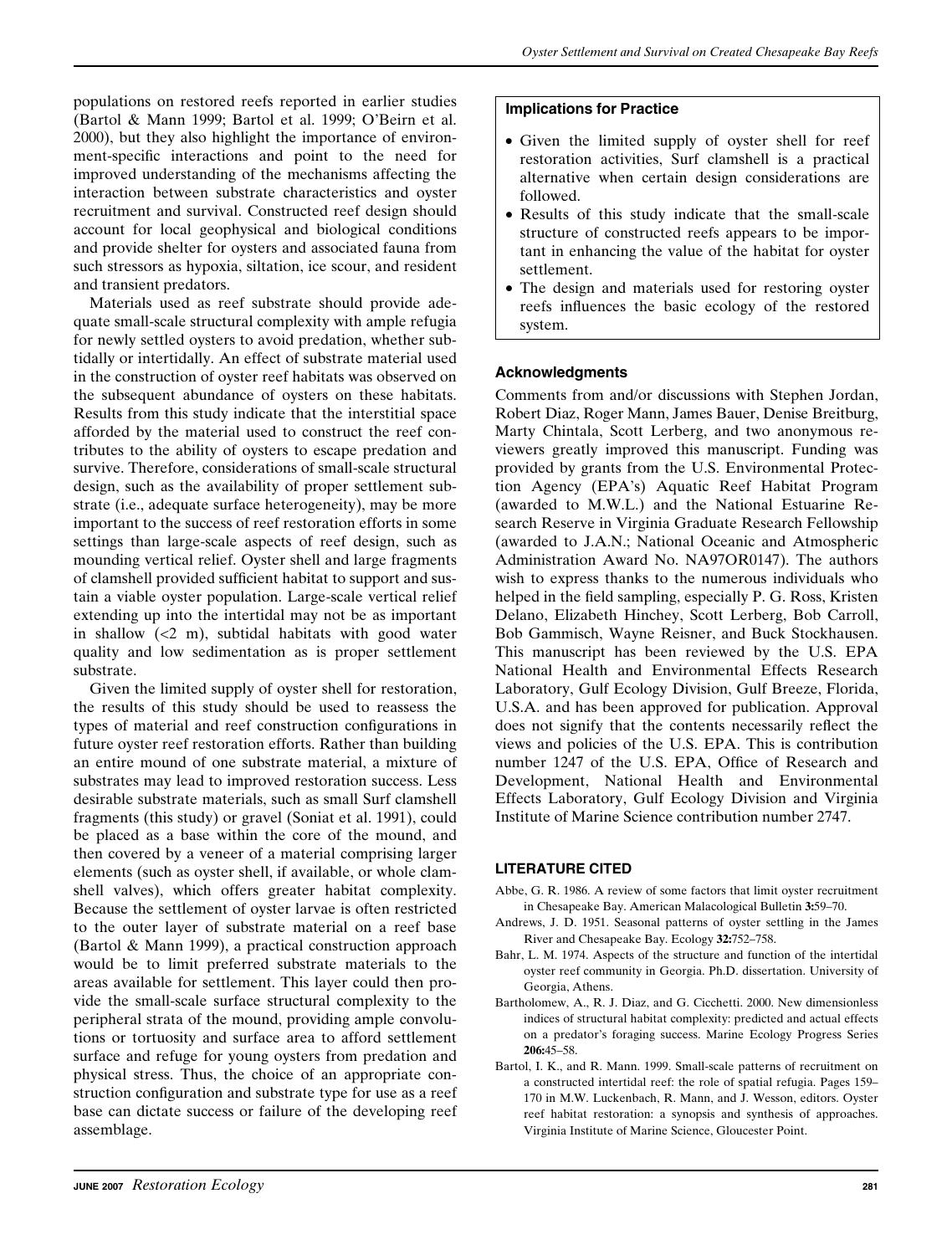- Bartol, I. K., R. Mann, and M. W. Luckenbach. 1999. Growth and mortality of oysters (Crassostrea virginica) on constructed intertidal reefs: effects of tidal height and substrate level. Journal of Experimental Marine Biology and Ecology 237:157–184.
- Bisker, R., and M. Castagna. 1987. Predation on single spat oysters, Crassostrea virginica Gmelin by blue crabs, Callinectes sapidus Rathburn and mud crabs, Panopeus herbstii Milne-Edwards. Journal of Shellfish Research 6:37–40.
- Coen, L. D., M. W. Luckenbach, and D. L. Breitburg. 1999. The role of oyster reefs as essential fish habitat: a review of current knowledge and some new perspectives. American Fisheries Society Symposium 22:438–454.
- Commito, J. A., and B. R. Rusignuolo. 2000. Structural complexity in mussel beds: the fractal geometry of surface topography. Journal of Experimental Marine Biology and Ecology 255:133–152.
- Crisp, D. J. 1967. Chemical factors inducing settlement in Crassostrea virginica (Gmelin). Journal of Animal Ecology 36:329–335.
- Dame, R. F. 1979. The abundance, diversity and biomass of macrobenthos on North Inlet, South Carolina, intertidal oyster reefs. Proceedings of the National Shellfisheries Association 68:6–10.
- Eggleston, D. B. 1990. Foraging behavior of the blue crab, Callinectes sapidus, on juvenile oysters, Crassostrea virginica: effects of prey density and size. Bulletin of Marine Science 46:62–82.
- Galtsoff, P. S. 1964. The American oyster Crassostrea virginica Gmelin. Fishery Bulletin 64:1–480.
- Grabowski, J. H. 2004. Habitat complexity disrupts predator-prey interactions but not the trophic cascade on oyster reefs. Ecology 85: 995–1004.
- Grabowski, J. H., and S. P. Powers. 2004. Habitat complexity mitigates trophic transfer on oyster reefs. Marine Ecology Progress Series 277:291–295.
- Gunter, G. 1979. The grit principle and the morphology of oyster reefs. Proceedings of the National Shellfisheries Association 69:1–25.
- Gutiérrez, J. L., C. G. Jones, D. L. Strayer, and O. O. Iribarne. 2003. Mollusks as ecosystem engineers: the role of shell production in aquatic habitats. Oikos 101:79–90.
- Harding, J. M., and R. Mann. 1999. Fish species richness in relation to restored oyster reefs, Painkatank River, Virginia. Bulletin of Marine Science 65:289–300.
- Hargis, W. J. Jr. 1999. The evolution of the Chesapeake oyster reef system during the Holocene Epoch. Pages 5–23 in M.W. Luckenbach, R. Mann, and J. Wesson, editors. Oyster reef habitat restoration: a synopsis and synthesis of approaches. Virginia Institute of Marine Science, Gloucester Point.
- Hargis, W. J. Jr., and D. S. Haven. 1988. The imperiled oyster industry of Virginia: a critical analysis with recommendations for restoration. Special report No. 290 in applied marine science and ocean engineering. Virginia Sea Grant Marine Advisory Services, Virginia Institute of Marine Science, Gloucester Point.
- Kennedy, V. S., and L. P. Sanford. 1999. Characteristics of relatively unexploited beds of the Eastern Oyster, Crassostrea virginica, and early restoration programs. Pages 25–46 in M.W. Luckenbach, R. Mann, and J. Wesson, editors. Oyster reef habitat restoration: a synopsis and synthesis of approaches. Virginia Institute of Marine Science, Gloucester Point.
- Krantz, G. E., and J. V. Chamberlin. 1978. Blue crab predation on cultchless oyster spat. Proceedings of the National Shellfisheries Association 68:38–41.
- Lenihan, H. S. 1999. Physical-biological coupling on oyster reefs: how habitat structure influences individual performance. Ecological Monographs 69:251–275.
- Lenihan, H. S., C. H. Peterson, and J. M. Allen. 1996. Does flow speed have a direct effect on growth of active suspension feeders: an experimental test on oysters, Crassostrea virginica (Gmelin). Limnology and Oceanography 41:1359–1366.
- MacKenzie, C. L. 1977. Development of an aquacultural program for rehabilitation of damaged oyster reefs in Mississippi. Marine Fisheries Review 39:1–13.
- MacKenzie, C. L. 1996. History of oystering in the United States and Canada, featuring the eight greatest oyster estuaries. Marine Fisheries Review 58:1–78.
- Mann, R. 2000. Restoring the oyster reef communities in the Chesapeake Bay: a commentary. Journal of Shellfish Research 19: 335–339.
- Mann, R., B. J. Barber, J. P. Whitcomb, and K. S. Walker. 1990. Settlement of oysters, Crassostrea virginica (Gmelin, 1791), on oyster shell, expanded shale and tire chips in the James River, Virginia. Journal of Shellfish Research 9:173–175
- McDermott, J. J. 1960. The predation of oysters and barnacles by crabs of the family Xanthidae. Proceedings of the Pennsylvania Academy of Science 354:199–211.
- McDermott, J. J., and F. B. Flower. 1952. Preliminary studies of the common mud crabs on oyster beds of Delaware Bay. National Shellfisheries Association Convention Address 1952:47–50.
- Meisner, B. 1995. Goodwin Island reserve is site of new oyster reef. A Fair Bay, Newsletter for Friends of the Chesapeake Bay National Estuarine Research Reserve in Virginia 4:1–2.
- Menge, B. A., and J. P. Sutherland. 1976. Species diversity gradients: synthesis of the roles of predation, competition, and temporal heterogeneity. The American Naturalist 110:351–369
- Morales-Alamo, R., and R. Mann. 1996. The status of Virginia's public oyster fishery 1995. Marine Resource Special Report. Virginia Institute of Marine Science, Gloucester Point.
- Morales-Alamo, R., and R. Mann. 1997. The status of Virginia's public oyster resource 1996. Virginia Marine Resource Report 97-5. Virginia Institute of Marine Science, Gloucester Point.
- Morales-Alamo, R., and R. Mann. 1998. The status of Virginia's public oyster resource 1997. Virginia Marine Resource Report 98-2. Virginia Institute of Marine Science, Gloucester Point.
- Newell, R. I. E., G. S. Alspach Jr., V. S. Kennedy, and D. Jacobs. 2000. Mortality of newly metamorphosed eastern oysters (Crassostrea virginica) in mesohaline Chesapeake Bay. Marine Biology 136: 665–676.
- O'Beirn, F. X., M. W. Luckenbach, J. A. Nestlerode, and G. M. Coates. 2000. Toward design criteria in constructed oyster reefs: oyster recruitment as a function of substrate type and tidal height. Journal of Shellfish Research 19:387–395.
- Orth, R. J., K. L. Heck Jr., and J. Van Montfrans. 1984. Faunal communities in seagrass beds: a review of the influence of plant structure and prey characteristics on predator-prey relationships. Estuaries 7:339–350.
- Pickering, H. 1996. Artificial reefs of bulk waste materials: a scientific and legal review of the suitability of using the cement stabilised by-products of coal-fired power stations. Marine Policy 20: 483–497.
- Posey, M. H., T. D. Alphin, C. M. Powell, and E. Townsend. 1999. Use of oyster reefs as habitat for epibenthic fish and decapods. Pages 229– 237 in M. W. Luckenbach, R. Mann, and J. Wesson, editors. Oyster reef habitat restoration: a synopsis and synthesis of approaches. Virginia Institute of Marine Science, Gloucester Point.
- Ragone Calvo, L. M., and E. M. Burreson. 2000. Status of the major oyster diseases in Virginia—1999: a summary of the annual monitoring program. Marine Resource Report 00–2. Virginia Institute of Marine Science, Gloucester Point.
- Ragone Calvo, L. M., and E. M. Burreson. 2001. Status of the major oyster diseases in Virginia—2000: a summary of the annual monitoring program. Marine Resource Report 01–8. Virginia Institute of Marine Science, Gloucester Point.
- Ragone Calvo, L. M., and E. M. Burreson. 2002. Status of the major oyster diseases in Virginia—2001. A summary of the annual monitoring